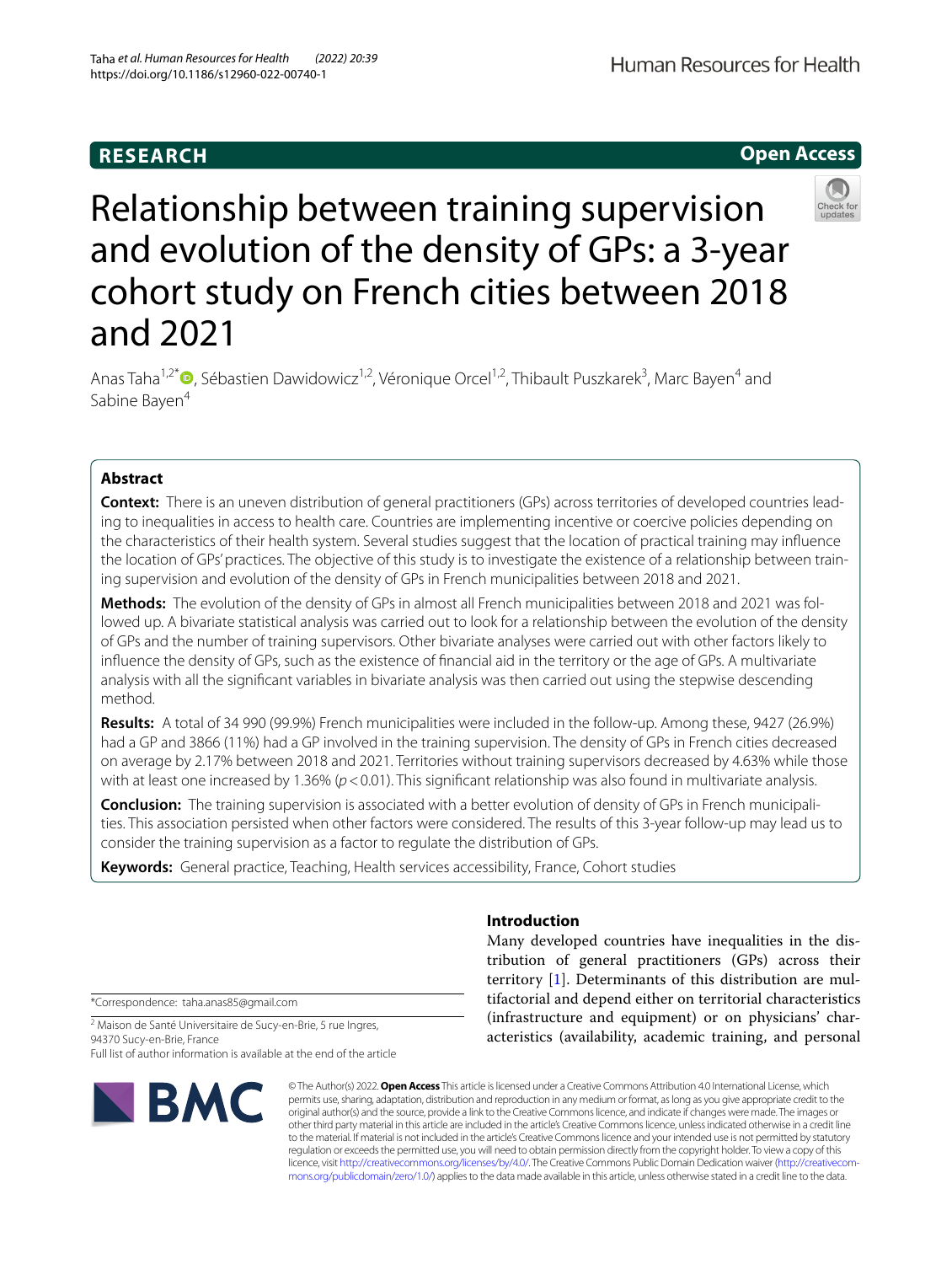history). It appears that physicians prefer urban settings to rural areas [[2\]](#page-5-1). To regulate this distribution, countries implemented incentive or coercive policies depending on their health system characteristics [\[3\]](#page-5-2). Incentive measures include fnancial aid for installation, recruitment during the postgraduate medical training, recruitment of foreign doctors, promotion of a group medical practice (in health centres or multiprofessional practices) or residency training settings in areas with low density of physicians [\[4\]](#page-5-3).

These trends are also observed in France: French public authorities implement territorial policies to attract and/ or retain GPs in the most deprived areas [\[5](#page-5-4), [6\]](#page-5-5).

The recent decline in the number of trained GPs has led to a 9% decrease in the total number of physicians between 2010 and 2020. Forecasts predict this decline could continue until 2025 [[7\]](#page-5-6). Evolution of the demography of GPs may increase the risk of worsening inequalities in the distribution of GPs across the country.

The uneven distribution of GPs in France is even more harmed by a health system poorly primary careorientated [[8\]](#page-5-7), despite repeated calls from international organisations [\[9](#page-5-8), [10](#page-5-9)]. In this context, the lack of GPs can lead patients to consult in secondary or tertiary level of care services (specialist doctors and hospitals), generating inefective care pathways for both patients and health system [\[11](#page-5-10)].

Several studies found a relationship between location of the postgraduate medical training and subsequent practice in the same geographical area, suggesting the role of academic training as an instrument to regulate the distribution of physicians  $[12-14]$  $[12-14]$ . Postgraduate medical training in ambulatory and community settings seemed preferable to hospital-based training to promote primary care practice  $[15, 16]$  $[15, 16]$  $[15, 16]$  $[15, 16]$  $[15, 16]$ . But the level of evidence is intermediate. In France, medical students choose their medical discipline at the end of graduation. During postgraduation, general practice residents alternate training courses either in tertiary care in hospitals or in primary care. For the latter, residents are trained in general practice structures by training supervisors (TS). Most of TS are self-employed or salaried GPs. Their role is to supervise postgraduate students in general practice education. Between 2015 and 2020, the number of TS increased by 40.7% [\[17,](#page-5-15) [18](#page-5-16)]. More details about the organisation of training supervision in France are available in Additional file [1](#page-4-0). Even if training supervision could be a potential tool to fght against territorial inequalities in GPs density, no cohort study has evaluated its effect on the evolution of the density of GPs across territories, especially in France.

The objective of this study is to investigate the existence of a relationship between training supervision and evolution of the density of GPs per capita in French municipalities.

#### **Methods**

We conducted a prospective cohort study in French municipalities. The outcome was the evolution of the density of GPs per 10 000 inhabitants. Follow-up was carried out from 1 January 2018 to 1 January 2021. Year 2018 was chosen because it was the date with available data for TS. Municipalities were selected as territorial unit because it was the territorial scale having the most available data for confounders.

A database was set up. It gathered for each French municipality: evolution of the density of GPs per 10 000 inhabitants between 2018 and 2021, number of training supervisors, and other factors supposed to infuence the evolution of the density of GPs.

This database was created by gathering data from 3 sources: the Regional Health Agency (RHA) and the French National Institute for Statistics and Economic Research (FNISER) registries and the National Union of Teachers of General Practice (NUTGP). All French municipalities were eligible for follow-up. Municipalities with missing data were not included.

With the RHA registry, we could extract data related to the evolution of the density per 10 000 inhabitants, the age range of GPs, the number of pharmacies, hospitals, health centres or multiprofessional practices (with either salaried or self-employed remuneration), and the existence or not of fnancial aid for medical activity. Financial aid for medical activity was defned by the RHA for each municipality. With the FNISER registry, we could extract data related to the urban or non-urban status of the territory according to their definition. The NTUGP provided the number of TS in each municipality. These data came from a national declarative survey in all the 35 French departments of general practice in 2018.

Only municipalities with at least one GP on 01/01/2018 were included in the statistical analysis. This database was registered to the French Data Protection Authority (Commission Nationale de l'Informatique et des Libertes, CNIL) in accordance with the current legislation.

From these data, the overall characteristics of GPs and TS were described as means and standard deviations or medians and interquartile ranges. The density of GPs per 10 000 inhabitants on 1 January 2018 and on 1 January 2021, and the evolution of the density between these two dates, were calculated. Because of the uneven distribution of French GPs across the country, no matching was possible in terms of size of the municipality. The outcome was defned as the evolution of the density of GPs per 10 000 inhabitants between 2018 and 2021. After assessing the normal distribution, a bivariate analysis was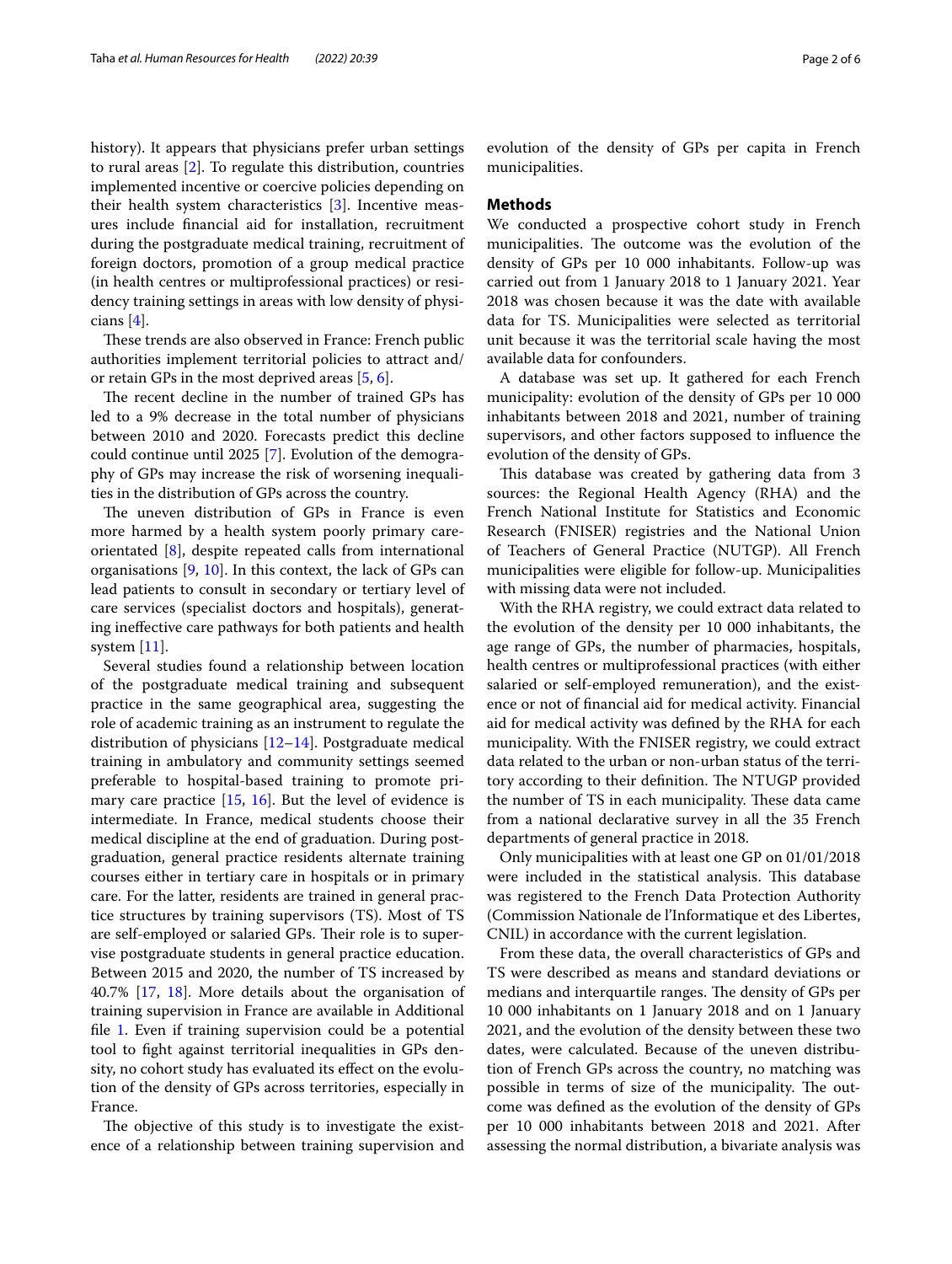performed. A multivariate analysis using the backward stepwise selection was performed, retaining all variables with a  $p < 0.2$  in the bivariate analysis. The correlations of the variables with each other were performed by Pearson's test. Highly correlated variables were not included in the multivariate statistical model. Statistical analyses were conducted with STATA® version 12.

## **Results**

## **Characteristics of the studied municipalities**

Among the 35 011 French municipalities registered on 1 January 2018, data from 34 990 municipalities were collected. Data from 18 municipalities on the island of Mayotte and 3 others were missing.

As of 1 January 2018, 59,660 GPs were practising and were distributed in 9427 (26.9%) municipalities. The cumulative population of these municipalities was 55 813 568 inhabitants, representing 83.9% of the French population. A total of 9416 GPs were practising as TS. These GPs practised in  $3866$  (41.0%) municipalities. The median number of GPs in the municipalities with at least one GP was  $3 \vert 1; 5 \vert$ . The median number of GPs in the endowed municipalities was 1 [1; 3]. In total, 1984  $(21.1\%)$  municipalities provided financial aid to GPs. The main characteristics of the municipalities are summarised in Table [1](#page-2-0).

<span id="page-2-0"></span>

| Table 1 Characteristics of French municipalities with at least one |  |  |  |
|--------------------------------------------------------------------|--|--|--|
| general practitioner on 01/01/2018                                 |  |  |  |

|                                                         | n      | Mean | St. deviation |
|---------------------------------------------------------|--------|------|---------------|
| General practitioners                                   | 59 660 | 6.33 | 18.51         |
| Training supervisors                                    | 9416   | 0.99 | 2.69          |
| Training supervisors' density<br>per 10 000 inhabitants |        | 2.78 | 6.31          |
| Multiprofessional practices                             | 1043   | 0.11 | 0.33          |
| Health centres                                          | 852    | 0.09 | 0.55          |
| Pharmacies                                              | 20239  | 223  | 5.72          |
| Hospitals                                               | 1720   | 019  | 0.8           |

# **Evolution of the density of general practitioners and training supervisors**

In 2021, the overall medical density of GPs decreased by 2.17% compared to 2018 for all the included municipalities. There were 3866 municipalities with a practising TS and 5561 without.

The density of GPs per 10 000 increased by 1.36% in municipalities with practising residents and decreased by 4.63% in other municipalities. This difference was statistically signifcant at the t-test (*p*<*0.01*).

## **Bivariate analysis**

The evolution of medical density from 2018 to 2021 was analysed with other identifed variables. A relationship was found between a favourable evolution of the density and the presence of TS in municipalities, the existence of multiprofessional practices on the territory and the proportion of GPs under 40 s in the municipality. A relationship was found between an unfavourable evolution of the density and the existence of fnancial aid or having GPs over 60 s.

Tables [2](#page-2-1) and [3](#page-3-0) summarise the results of the bivariate analyses according to the type of test (*t*-test or linear regression).

### **Multivariate analysis**

Multivariate linear regression was performed between the evolution of medical density from 2018 to 2021 and signifcant variables in bivariate analysis.

Using a backward stepwise selection, no longer signifcant variables were removed, until only signifcant variables remained. Table [4](#page-3-1) shows the result of the multivariate analysis with the remaining signifcant variables.

## **Discussion**

Training supervision and presence of at least one pharmacy in the municipality were the only factors associated with a favourable evolution of the density of GPs in this 3-year follow-up study. Multivariate analysis found

<span id="page-2-1"></span>**Table 2** Bivariate analysis with the evolution of municipal medical density between 2018 and 2021 (*t*-test)

|                             | Yes  |                                          | No          |                                          |        |
|-----------------------------|------|------------------------------------------|-------------|------------------------------------------|--------|
|                             | n    | Density per capita, 3 years<br>evolution | $\mathbf n$ | Density per capita, 3 years<br>evolution |        |
| Financial support           | 1984 | $-4.56%$                                 | 7443        | $-1.54%$                                 | < 0.01 |
| Multiprofessional practices | 1009 | 1.17%                                    | 8418        | $-2.58%$                                 | < 0.01 |
| Pharmacies                  | 7809 | 0%                                       | 1618        | $-12.91%$                                | < 0.01 |
| Health centres              | 478  | $-4.63%$                                 | 8949        | $-2.00\%$                                | 0.18   |
| Hospital                    | 1019 | $-4.78%$                                 | 8408        | $-1.86%$                                 | 0.03   |
| Urban area                  | 5589 | 0.48%                                    | 3838        | $-6.04%$                                 | < 0.01 |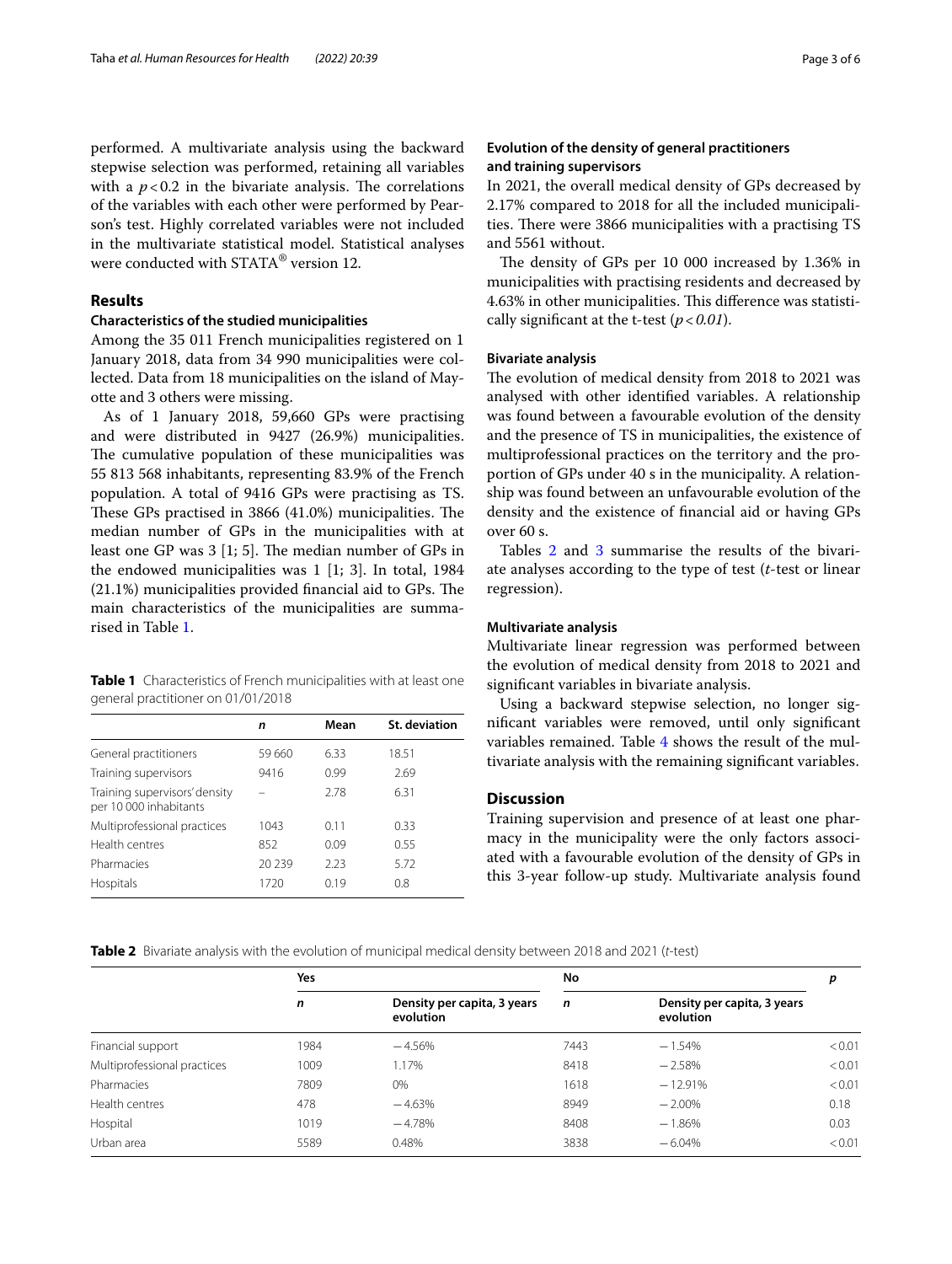| Evolution of medical density from 2018 to 2021              | <b>Beta</b> | 95% CI             |                    | р      |
|-------------------------------------------------------------|-------------|--------------------|--------------------|--------|
|                                                             |             | <b>Lower limit</b> | <b>Upper limit</b> |        |
| Density of general practitioners per 10 000 inhabitants     | $-0.29$     | $-0.36$            | $-0.22$            | < 0.01 |
| Proportion of general practitioners under 40 years          | 0.18        | 0.14               | 0.21               | < 0.01 |
| Proportion of general practitioners between 40 and 49 years | 0.05        | 0.01               | 0.08               | < 0.01 |
| Proportion of general practitioners between 50 and 54 years | 0.02        | $-0.01$            | 0.06               | 0.21   |
| Proportion of general practitioners between 55 and 59 years | 0.05        | 0.03               | 0.08               | < 0.01 |
| Proportion of general practitioners over 60 years           | $-0.18$     | $-0.2$             | $-0.15$            | < 0.01 |
| Proportion of women among general practitioners             | 0.03        | 0.01               | 0.06               | 0.02   |
| Number of hospitals                                         | $-0.86$     | $-1.9$             | 0.19               | 0.11   |
| Number of care homes                                        | 3.27        | 0.72               | 5.82               | 0.01   |
| Number of pharmacies                                        | 0.02        | $-0.13$            | 0.16               | 0.8    |
| Number of health centres                                    | $-0.61$     | $-2.13$            | 0.9                | 0.43   |

<span id="page-3-0"></span>**Table 3** Bivariate analysis with the evolution of municipal medical density between 2018 and 2021 (linear regressions)

<span id="page-3-1"></span>**Table 4** Evolution of medical density as a dependent variable (multivariate linear regression)

| Evolution of medical density from 2018 to 2021                  | <b>Beta</b> | 95% CI             |                    | р      |
|-----------------------------------------------------------------|-------------|--------------------|--------------------|--------|
|                                                                 |             | <b>Lower limit</b> | <b>Upper limit</b> |        |
| Presence of training supervisors                                | 4.12        | 2.38               | 5.85               | < 0.01 |
| Density in general practitioners per 10 000 inhabitants in 2018 | $-0.39$     | $-0.47$            | $-0.31$            | < 0.01 |
| Proportion of general practitioners between 40 and 49 years     | $-0.12$     | $-0.16$            | $-0.07$            | < 0.01 |
| Proportion of general practitioners between 50 and 54 years     | $-0.13$     | $-0.18$            | $-0.09$            | < 0.01 |
| Proportion of general practitioners between 55 and 59 years     | $-0.1$      | $-0.14$            | $-0.06$            | < 0.01 |
| Proportion of general practitioners over 60                     | $-0.26$     | $-0.29$            | $-0.22$            | < 0.01 |
| Proportion of women among general practitioners                 | $-0.03$     | $-0.06$            | $-0.002$           | 0.03   |
| Urban municipality                                              | 2.98        | 1.14               | 4.81               | < 0.01 |
| Presence of a pharmacy                                          | 9.92        | 7.65               | 12.19              | < 0.01 |
| Presence of a hospital                                          | $-5.83$     | $-8.54$            | $-3.12$            | < 0.01 |

several other factors associated with a negative evolution of medical density. These factors had already been identifed in the literature, such as rural territories [\[19](#page-5-17)], advanced age of doctors retiring earlier and existence of a signifcant basic medical density on the territory [[20\]](#page-5-18).

It should be noted that the proportion of women was associated with an unfavourable evolution in multivariate analysis, whereas it was related to a favourable evolution in bivariate analysis. The authors believe that this surprising result is due to a very unequal distribution of women in the population age pyramid.

Financial aid for installation was associated with an unfavourable evolution in bivariate analysis, but this relationship disappeared in multivariate analysis. This result is likely associated with a correlation between fnancial aid and rural territories. The latter is known to be associated with an unfavourable evolution of the density of GPs and it was confrmed in our work. It is interesting to note that a fnancial aid failed to counterbalance this efect. Since this grant is recent, we suggest that a followup is too short to bring out an efect on demography in our study.

The relationship between a favourable evolution of medical density and existence of multiprofessional practices disappeared in multivariate analysis. While group exercise is a favourable element in recruiting and keeping health professionals in a territory [\[21](#page-5-19)], we believe that this result is due to a relationship between presence of multiprofessional practices and density of TS in municipalities [\[22](#page-5-20)].

The relationship between presence of TS and favourable evolution of medical demography was highlighted by a significant coefficient in a cohort with only 3 years of follow-up. These elements tend to indicate the attractive feature of TS in their territory. However, this work only studied the efect of TS on their municipality of practice. It does not consider installations on the outskirts of their location of practice, which would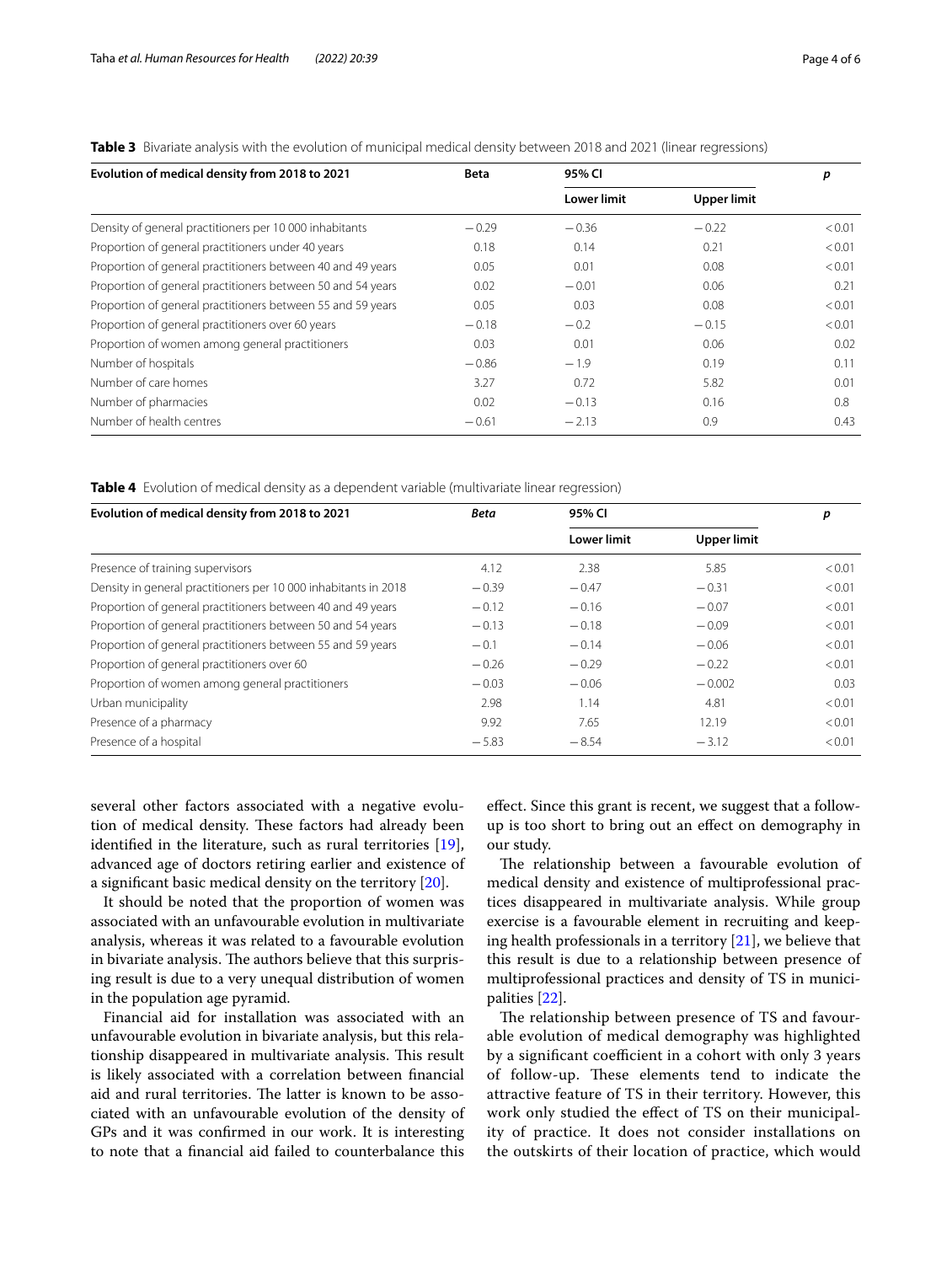have been a more relevant territorial unit to analyse the evolution of medical demography. Unfortunately, this choice was not possible for the methodological reasons mentioned above, but several studies suggest that new doctors also settle in neighbouring territories.

The issue of causality remains central. Do TS improve the attractiveness of their territory or is it the territory that is attractive? This work cannot formally answer this question. To do so, a randomised interventional study would be required, but it is not possible with the actual lack of TS. However, the multivariate analysis carried out in this work, although it could not integrate all the factors associated with the evolution of medical demography, found a persistent relationship between training supervision and favourable evolution of the density of GPs across the country. In addition, in a study of 2009, TS did not seem to be installed in diferent areas than other GPs in terms of access to care [[23](#page-5-21)]. This study suggests the existence of a specific effect of TS on medical demography.

#### **Strengths and limitations**

Several international studies have analysed the factors explaining the attractiveness of municipalities with the difficulty of comparing different health systems. Until now, no cohort studies evaluated training supervision. The collection of a pool of TS directly conducted by the general practice departments ensured the reliability of the data about the numbers and locations of TS. This cohort study covers almost the entire French territory, which improves its validity.

However, there are several limitations to consider. First, this work does not take into account the evolution of GPs in cities that were not endowed in 2018. A total of 255 municipalities are in this situation and the authors believe that their number is negligible on the results of this work. Moreover, this work does not consider the TS who stopped and those who started their activity between 2018 and 2021. Their number grew by 17.2%, or 1.6[24](#page-5-22) more TS over this period  $[18, 24]$  $[18, 24]$ . The efect of these TS has not been considered. We believe that GPs who started their TS activity after the beginning of the follow-up did not have enough time to have an impact on the attractiveness of their territory and that their efect can be neglected. Several elements which probably had an impact on the attractiveness of TS, such as their seniority and the length of time they received students, were unavailable for this database and could not be analysed. The financial aid analysed in this work correspond to the current national support. Local fnancial aids sometimes proposed by some areas could not be considered.

#### **Perspectives**

The evolution of medical demography is a major concern for the coming years. In France, as elsewhere, it is relevant not to limit the issue of distribution of GPs to the number of trained GPs  $[25]$  $[25]$ . The influence of TS on the medical demography of their territory could constitute a simple and efective response to the problems of access to care. This impact could improve support for the deployment of TS in territories and, more generally, for considering an additional interest in primary care internships in the curriculum of general practice residents. The modest resources invested in recruitment, remuneration and education of training supervisors must be weighed against the considerable resources invested for the attractiveness of areas lacking of doctors, for which efects are still poorly known and limited in time [\[3](#page-5-2)].

Given the impact of the training supervision on medical demography, it would be consistent to value territories by the existence of TS.

# **Conclusion**

The training supervision is associated with an improvement of the density of GPs in the municipality of practice. Training supervision seems to improve the attractiveness of a territory. This justifies considering the training supervision as a facilitating factor to regulate the distribution of GPs across the national territory.

#### **Supplementary Information**

The online version contains supplementary material available at [https://doi.](https://doi.org/10.1186/s12960-022-00740-1) [org/10.1186/s12960-022-00740-1](https://doi.org/10.1186/s12960-022-00740-1).

<span id="page-4-0"></span>**Additional fle 1.** Description of the training supervision in France.

#### **Acknowledgements**

The authors thank the training supervisors and the data protection officer for the regulatory statements.

#### **Author contributions**

AT and TP compiled the database. SD and AT performed the statistical analyses. AT, SD, VO, TP, MB and SB interpreted the results. All authors read and approved the fnal manuscript.

#### **Funding**

**None** 

#### **Availability of data and materials**

The datasets generated and/or analysed during the current study are not publicly available due to the general data protection regulation, but are available from the corresponding author on reasonable request.

#### **Declarations**

#### **Ethics approval and consent to participate**

The database used in this study collects the city of practice of general practitioners supervising medical students (training supervisors). In order not to violate the general data protection regulation, a declaration of this database has been made to the French Data Protection Authority (Commission